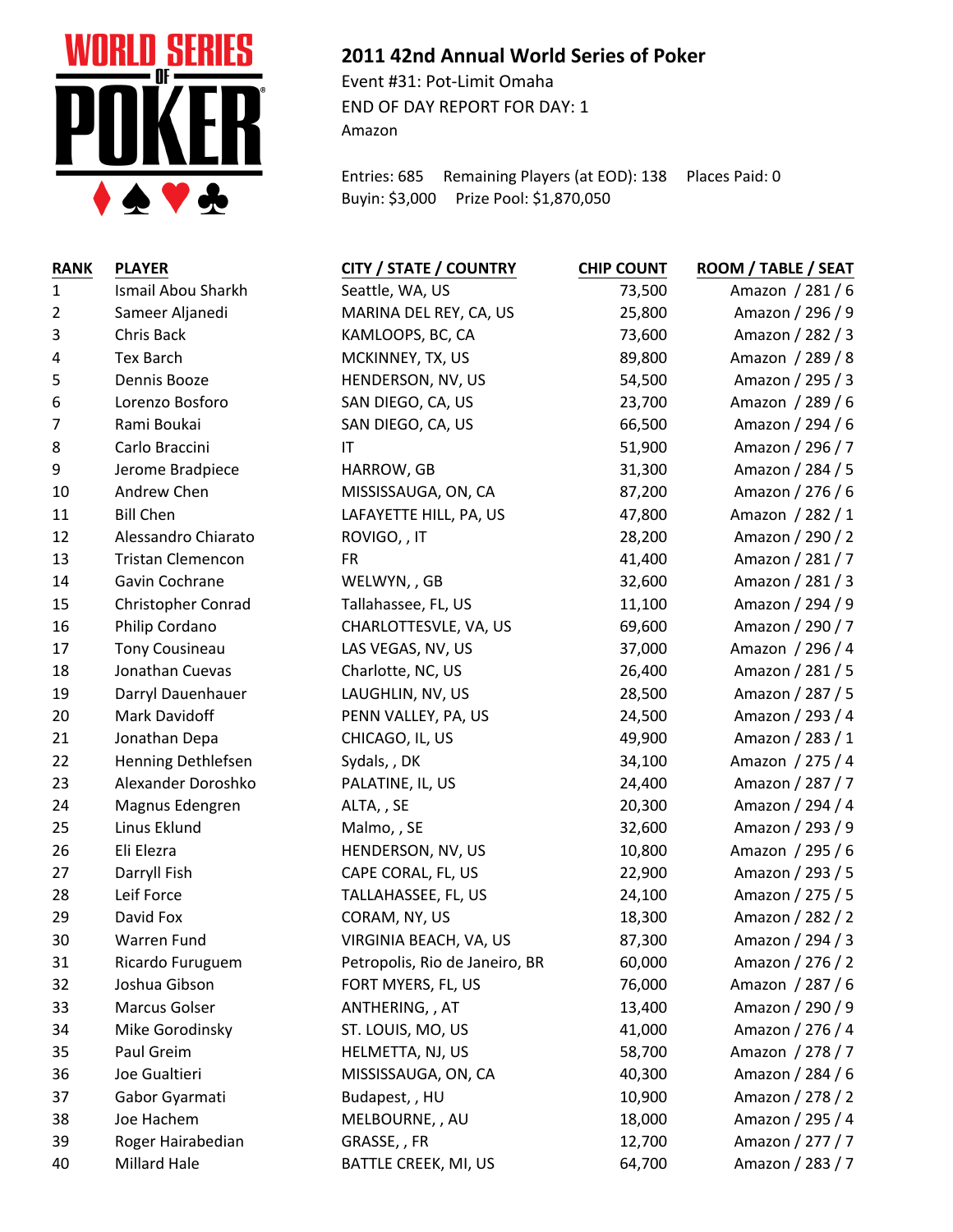| 41 | Alber Hanna             | HELSINGBORG, , SE            | 10,400  | Amazon / 275 / 7 |
|----|-------------------------|------------------------------|---------|------------------|
| 42 | Jens Hansen             | DK                           | 19,500  | Amazon / 288 / 2 |
| 43 | Christian Harder        | ANNAPOLIS, MD, US            | 84,100  | Amazon / 293 / 3 |
| 44 | Jeremy Harkin           | TROUTDALE, OR, US            | 56,700  | Amazon / 277 / 5 |
| 45 | Dan Heimiller           | LAS VEGAS, NV, US            | 36,200  | Amazon / 289 / 2 |
| 46 | Rob Hollink             | GRONINGEN, , NL              | 19,300  | Amazon / 275 / 3 |
| 47 | Jussi Jaatinen          | ESPOO,, FI                   | 34,400  | Amazon / 276 / 9 |
| 48 | Carsten Joh             | DORADA, , ES                 | 20,300  | Amazon / 294 / 1 |
| 49 | Tommy Jojola            | LAS VEGAS, NV, US            | 56,600  | Amazon / 293 / 1 |
| 50 | John Juanda             | LAS VEGAS, NV, US            | 29,800  | Amazon / 275 / 8 |
| 51 | Adam Junglen            | STOW, OH, US                 | 54,700  | Amazon / 275 / 2 |
| 52 | Thomas Kaplan           | NEW ROCHELLE, NY, US         | 30,200  | Amazon / 295 / 5 |
| 53 | Aaron Keay              | NORTH DELTA, WA, US          | 20,800  | Amazon / 283 / 5 |
| 54 | Benjamin Keiley         | MISSOULA, MT, US             | 68,900  | Amazon / 282 / 4 |
| 55 | Shreeniwas Kelkar       | KIRKLAND, WA, US             | 41,900  | Amazon / 284 / 7 |
| 56 | Bryn Kenney             | LONG BEACH, NY, US           | 50,400  | Amazon / 289 / 5 |
| 57 | Rafael Kibrit           | <b>BUFFALO GROVE, IL, US</b> | 15,700  | Amazon / 289 / 1 |
| 58 | Kory Kilpatrick         | ATHENS, GA, US               | 89,600  | Amazon / 284 / 9 |
| 59 | Thibaut Klinghammer     | LAMPERTHIEM, FR              | 25,400  | Amazon / 287 / 2 |
| 60 | Dilyan Kovachev         | STAR GAZARA, , BG            | 27,000  | Amazon / 294 / 2 |
| 61 | Mohamad Kowssarie       | GOTEBORG, , SE               | 124,800 | Amazon / 282 / 7 |
| 62 | Christophe Lachave      | Frejus, , FR                 | 11,100  | Amazon / 281 / 4 |
| 63 | Benjamin Lamb           | TULSA, OK, US                | 169,800 | Amazon / 277 / 4 |
| 64 | <b>Brian Lamkin</b>     | AUSTIN, TX, US               | 17,000  | Amazon / 287 / 3 |
| 65 | Christopher Landgraff   | TEQUESTA, FL, US             | 50,000  | Amazon / 284 / 2 |
| 66 | Florian Langmann        | VIENNA, , AT                 | 24,800  | Amazon / 277 / 2 |
| 67 | Tommy Le                | TUSTIN, CA, US               | 17,000  | Amazon / 296 / 6 |
| 68 | Jeanphilippe Leandri    | Paris,, FR                   | 32,400  | Amazon / 294 / 8 |
| 69 | Preston Lee             | MILLBRAE, CA, CA             | 75,800  | Amazon / 288 / 4 |
| 70 | Matthew Leecy           | OTTAWA, KS, US               | 49,700  | Amazon / 294 / 5 |
| 71 | Ruben Levy              | MALAGA, , ES                 | 62,100  | Amazon / 281 / 1 |
| 72 | Erick Lindgren          | LAS VEGAS, NV, US            | 30,700  | Amazon / 287 / 1 |
| 73 | Jeffrey Lisandro        | SALERNO, , IT                | 94,100  | Amazon / 295 / 7 |
| 74 | Karen Longfellow        | INDIAN SMORES, FL, US        | 41,500  | Amazon / 290 / 3 |
| 75 | Guang Lu                | VANCOUVER, BC, CA            | 16,600  | Amazon / 277 / 1 |
| 76 | Fredrick Lum            | VANCOUVER, BC, CA            | 14,400  | Amazon / 287 / 8 |
| 77 | Kevin MacPhee           | COEUR D ALENE, ID, US        | 16,400  | Amazon / 289 / 4 |
| 78 | Karl Mahrenholz         | LONDON, , GB                 | 12,800  | Amazon / 288 / 5 |
| 79 | Tsubasa Manabe          | KARLSRUHE, , DE              | 22,100  | Amazon / 293 / 6 |
|    | <b>Matthew Martinez</b> | SACRAMENTO, CA, US           | 22,600  | Amazon / 290 / 6 |
| 80 |                         |                              |         |                  |
| 81 | <b>Taylor Mcfarland</b> | SEATTLE, WA, US              | 28,100  | Amazon / 288 / 8 |
| 82 | Douglas Meyer           | Fredonia, WI, US             | 20,600  | Amazon / 290 / 8 |
| 83 | <b>Patrick Miles</b>    | Shoreview, MN, US            | 64,900  | Amazon / 296 / 1 |
| 84 | Jason Moe               | CARMICHAEL, CA, US           | 8,600   | Amazon / 278 / 6 |
| 85 | <b>Brian Mogeleffky</b> | Huntington, NY, US           | 70,200  | Amazon / 296 / 8 |
| 86 | <b>Arthur Morris</b>    | COLLEYVILLE, TX, US          | 124,300 | Amazon / 289 / 9 |
| 87 | Andrew Nguyen           | Milpitas, CA, US             | 20,600  | Amazon / 287 / 4 |
| 88 | Joshua Norris           | TORONTO, ON, CA              | 24,900  | Amazon / 289 / 3 |
| 89 | Donnacha Odea           | DUBLIN, , IE                 | 25,100  | Amazon / 284 / 4 |
| 90 | Matthew Odonnell        | Lutz, FL, US                 | 58,900  | Amazon / 295 / 9 |
| 91 | Christopher Oliver      | HOLIDAY, FL, US              | 49,700  | Amazon / 296 / 5 |
| 92 | Aaron Overton           | PHILADELPHIA, PA, US         | 19,100  | Amazon / 278 / 9 |